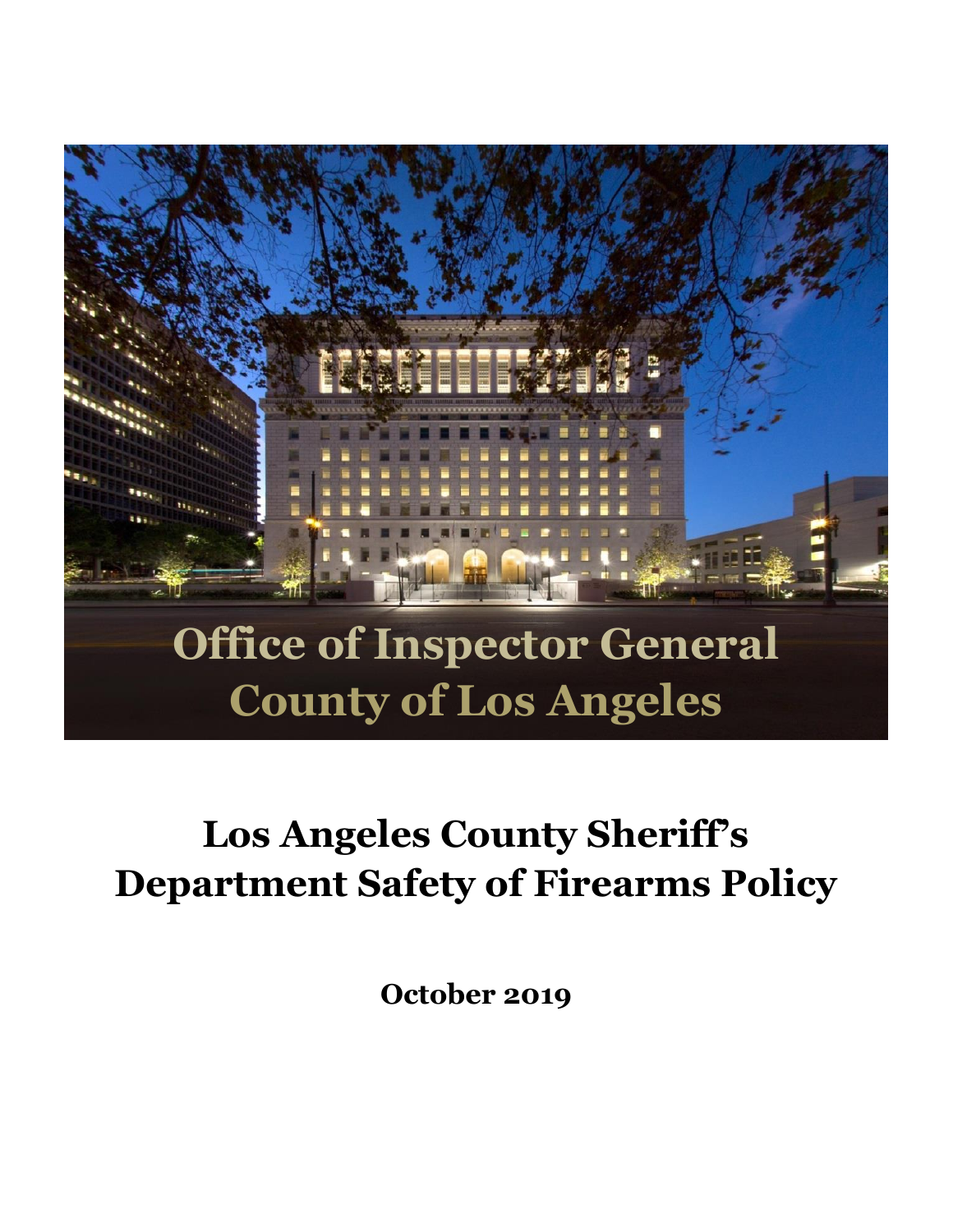# **TABLE OF CONTENTS**

| Other Law Enforcement Agency's Policies on Alcohol and Firearms  8 |
|--------------------------------------------------------------------|
|                                                                    |
|                                                                    |
|                                                                    |
|                                                                    |
|                                                                    |
|                                                                    |
|                                                                    |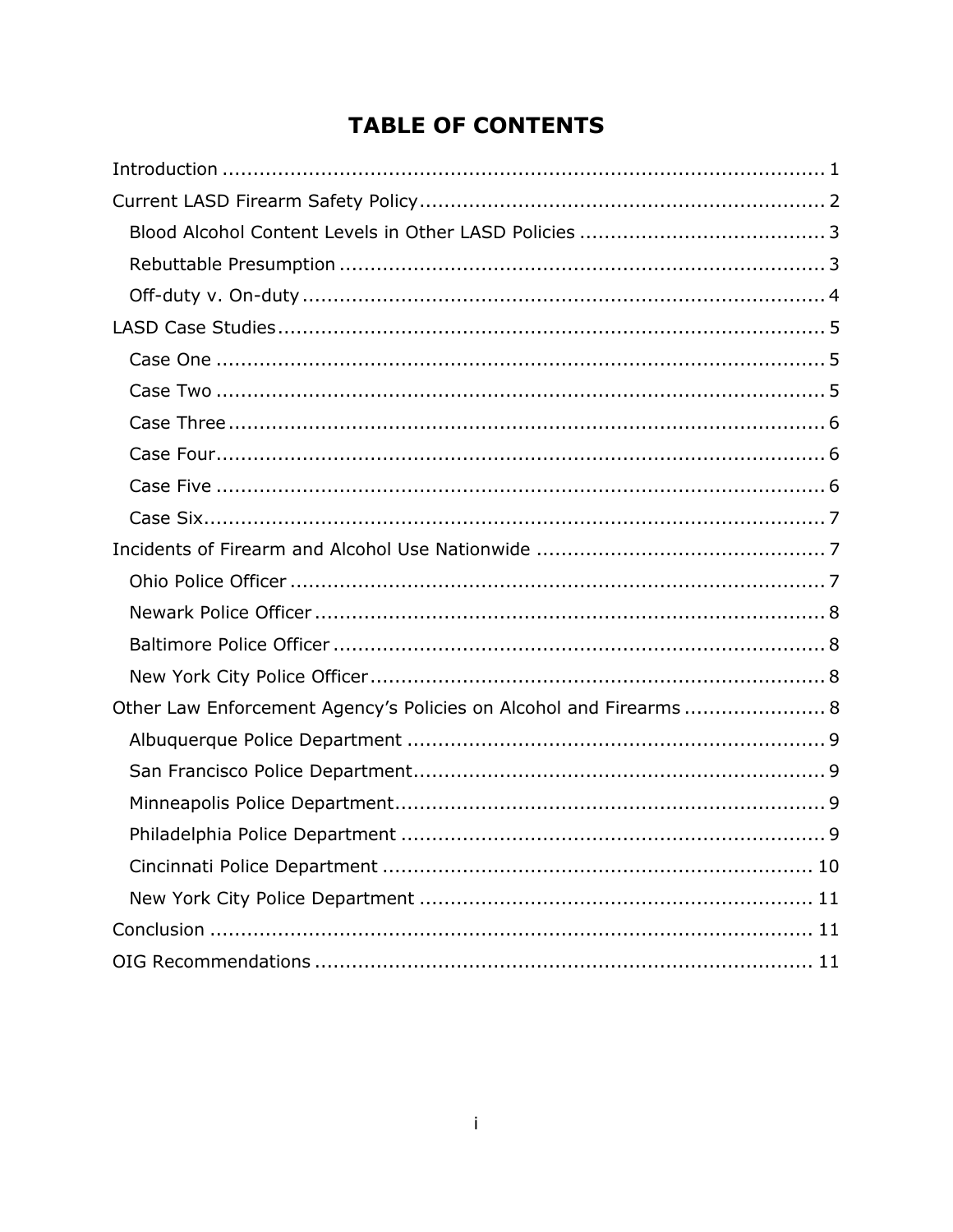# <span id="page-2-0"></span>**Introduction**

On December 9, 2016, a deputy sheriff attended the Los Angeles County Sheriff's Department Lancaster Station Holiday Party at the University of Antelope Valley Grand Ballroom. The party included dinner, a disc jockey and alcoholic beverages. The deputy was carrying his recently purchased Ruger LCR .357 revolver with him to the party. He had never fired this weapon nor received training with this weapon. He also had not been certified with the weapon by the Department. <sup>1</sup> During the course of the evening, the deputy ate dinner and consumed several alcoholic beverages. He stated that he drank a shot of Fireball whiskey and three beers over the course of four hours and acknowledged that he had anticipated drinking at the party.

Although a witness stated she saw him drinking at the party and believed he was intoxicated, the deputy stated he did not feel drunk. Between 10:00 p.m. and 10:30 p.m., the deputy went to the restroom. While he was using the urinal, he retrieved his revolver from his right front pocket with his right hand. As he was inspecting the revolver, he began manipulating the cylinder release with his right hand and unintentionally discharged one round from the weapon. The expended bullet went through the north wall of the men's restroom and exited the adjoining wall of the women's restroom where later a witness found the expended bullet on the floor. Fortunately, no one was hurt.

After an administrative investigation the deputy was charged with a violation of the Department's Safety of Firearms policy under Manual of Policy and Procedure (MPP) 3-01/025.45. The charges against him were founded. He was suspended for 30 days.

Current LASD policy provides for deputies to make individual determinations of how much alcohol impairs their judgment and ability to operate a firearm while consuming alcohol. Having reviewed 81 alcohol-related firearms policy violations in the last eight years, the OIG believes the policy on off-duty consumption of alcohol while armed could be improved with a resultant increase in safety for deputies and the public.

On November 26, 2018, after review of this report, the Department proposed a revised Safety of Firearms policy. (See attachment 1).

 $\overline{a}$ <sup>1</sup>MPP 3-03/210.05 states: "… All sworn members below the rank of Undersheriff who desire to carry a Department authorized revolver or semi-automatic pistol on-duty, off-duty, or for back-up other than the handgun issued them by the Department, must attend and satisfactorily complete an instructional and qualification course conducted by the Weapons Training Staff for that specific class of handgun, prior to carrying that handgun.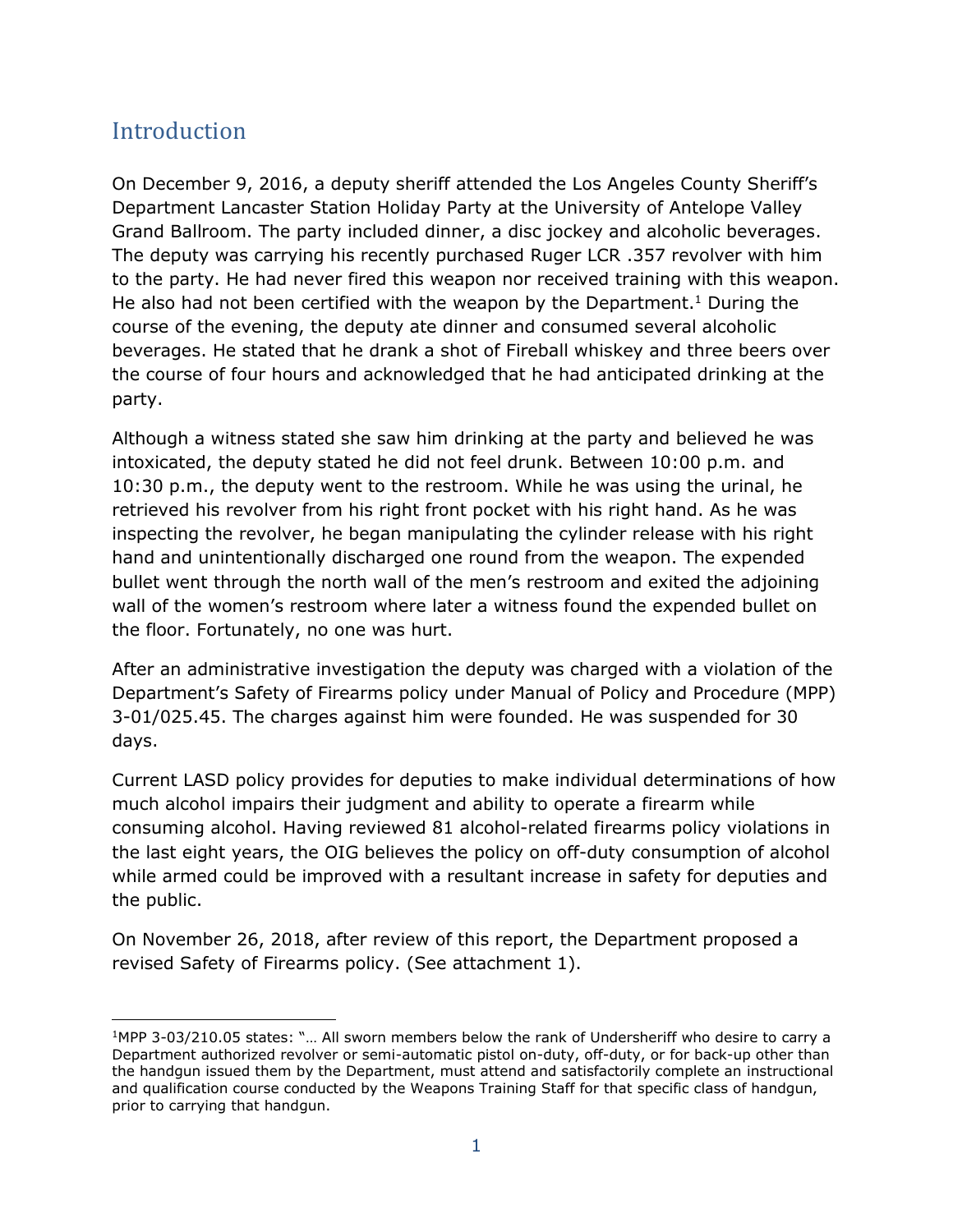Due to a change in the administration of the Department, the proposed revised Safety of Firearms policy was never ratified. The current administration responded favorably to proposed revisions (see attachment 2).

## <span id="page-3-0"></span>Current LASD Firearm Safety Policy

The current LASD Safety of Firearms policy has been in effect since August 9, 2010. Prior to August of 2010 there was no definable standard for what constituted being intoxicated in the Safety of Firearms policy. The discussion of imposing a .08 Blood Alcohol Content (BAC) standard began with a particularly egregious case in which an off-duty deputy accidentally shot his cousin while manipulating his firearm in 2008. This occurred on New Year's Eve after some heavy drinking. After this incident a task force was created to address the issue of the consumption of alcohol while carrying a firearm. The Safety of Firearms policy was written to address the problem. The policy created some controversy within the Department, but after two years the policy as stated below was implemented. At the time it was considered unprecedented in law enforcement.

Manual of Policy and Procedures 3-01/025.45 Safety of Firearms states:

"Sworn employees assume a significant responsibility in protecting and serving the public. As a result, they enjoy a considerable level of public trust. Consequently, high standards are placed upon their conduct. These high standards extend to both on and off-duty conduct. This is particularly applicable when the off-duty conduct involves the consumption of alcohol. In order to remain beneficiaries of the public trust, we must balance the rights of our sworn employees with the responsibility to maintain the highest standards of professional and personal conduct.

Sworn employees and Security officers carrying or handling any firearm while on or off-duty shall not consume any intoxicating substance to the point where the employee is unable to or does not exercise reasonable care and/or control of the firearm.

A violation of this section shall be determined upon the totality of the circumstances. It shall be presumed that an employee who has a .08 percent or more by weight of alcohol in his or her blood is unable to exercise reasonable care and/or control of a firearm. However, the fact that the employee acted reasonably and without negligence may rebut the presumption."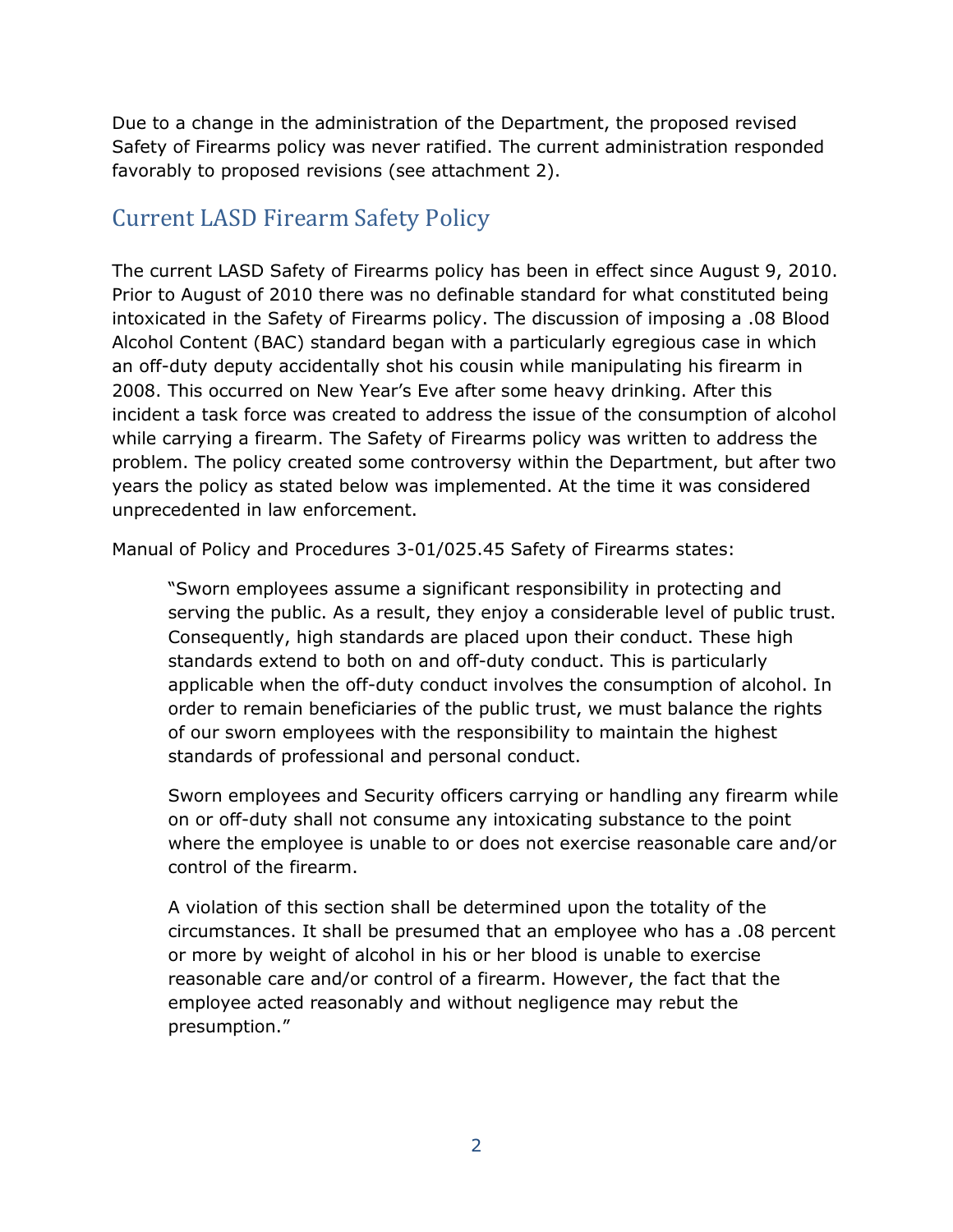#### <span id="page-4-0"></span>Blood Alcohol Content Levels in Other LASD Policies

The .08 BAC level standard of the Safety of Firearms policy is consistent with the driving under the influence laws of the State of California. Presumably that is where the .08 standard for the Safety of Firearms provision originated. The OIG is not aware of specific research that the LASD conducted or examined to determine if firearms safety deteriorates from alcohol consumption at the same rate as the ability to safely operate a motor vehicle. However, the National Transportation Safety Board has determined that driving performance has been affected with a BAC as low as .01.<sup>2</sup> In fact due to this research, the NTSB has been advocating for the last five years for a .05 BAC standard for drivers. Fine motor skills are required both for driving and for safely handling firearms. Decision-making processes are also impaired by the consumption of alcohol.

In 2016, the LASD revised two important policies regarding drinking while on-duty and drinking while driving a county vehicle, setting the BAC level to  $.02<sup>3</sup>$  Prior to these revisions, the policy was void of any stated BAC level. These revisions are commendable as they demonstrate the Department's understanding of the dangers of being under the influence of alcohol while at work or driving. However, it is inconsistent for LASD to have a BAC of .02 for its employees while working or while operating county vehicles but have a significantly higher allowable BAC level of .08 while carrying a firearm off-duty. We encourage the Department to apply the same principles and standards to the Safety of Firearms policy by setting the allowable BAC to no greater than .02, thereby sending a clear message both to Department members and the public that consuming alcohol while carrying a firearm is inherently dangerous and unacceptable.

#### <span id="page-4-1"></span>Rebuttable Presumption

Currently, the Safety of Firearms policy allows the .08 BAC presumption to be rebutted. This undermines the intent of the policy. If a deputy is at a .08 BAC or higher and is therefore in violation of the Safety of Firearms policy he or she can

 $\overline{a}$ <sup>2</sup> National Transportation Safety Board, Safety Report, Reaching Zero: Actions to eliminate Alcohol Impaired Driving May 2013.

<sup>&</sup>lt;sup>3</sup> Manual of Policy and Procedure section 3-01/030.40, Use of Alcohol December 2016 revision states: "A Department member shall not drink or be under the influence of any kind of alcoholic beverage when on duty and/or in Department uniform. No member shall report for duty or be on duty while under the influence of alcohol, or be unfit for duty because of its use. Members will be considered under the influence of alcohol if they have a blood alcohol content of .02 or higher in their system." Manual of Policy and Procedure section, 3-01/090.10 Operation of Vehicles December 2016 revision states: "Members, whether on duty or off, shall not operate a county vehicle while under the influence of alcohol. Members will be considered under the influence of alcohol if they have a blood alcohol content of .02 or higher in their system."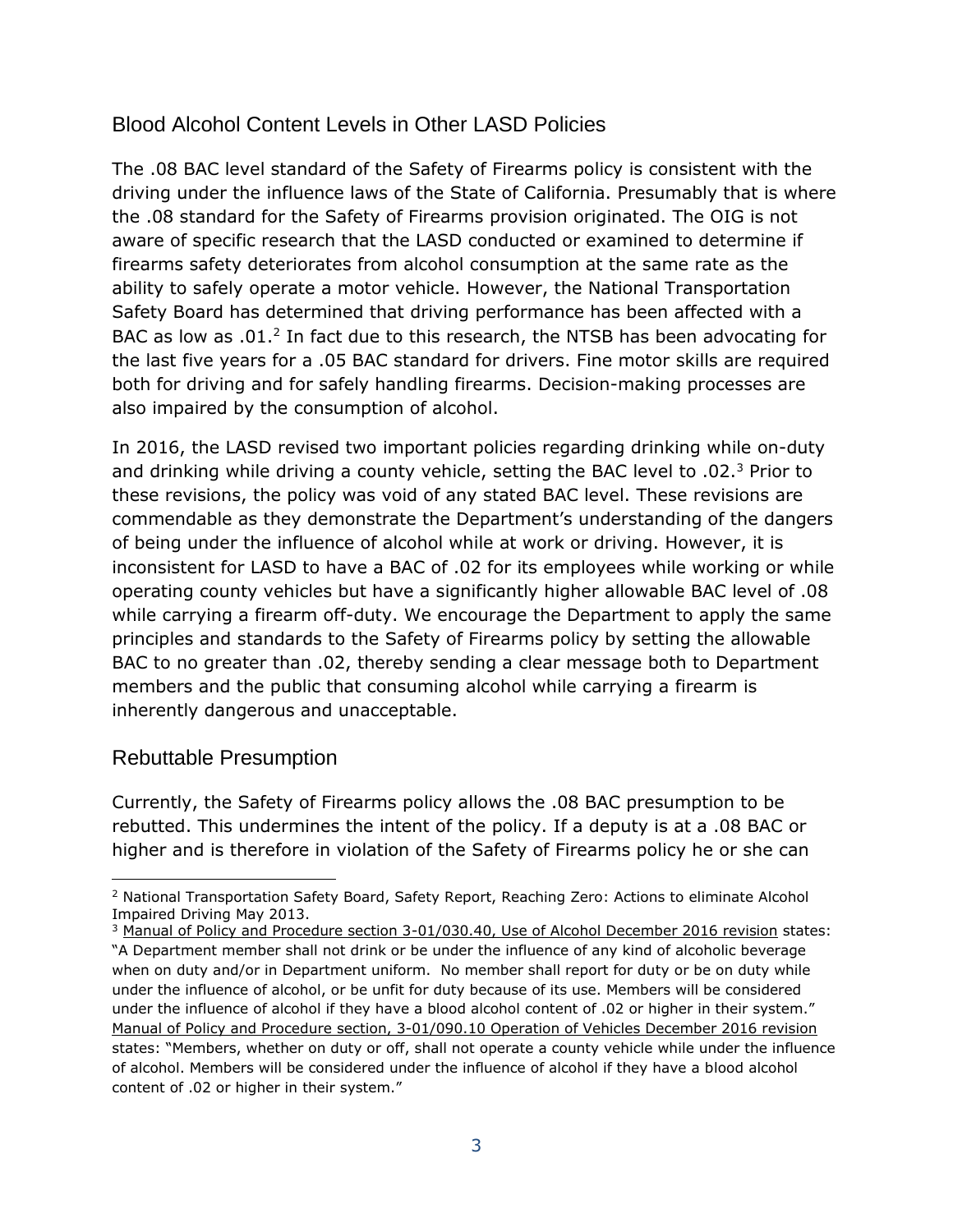overcome the presumption by showing that he or she can still safely possess and control a firearm. If such a showing is allowed the .08 BAC standard is meaningless. The rebuttable presumption portion of the current policy gives a deputy, who may have consumed more than enough alcohol to be legally prohibited from operating a motor vehicle, the discretion to determine whether or not he or she is acting reasonably regarding the use of a firearm. If an individual is too impaired to legally drive it is fair to assume their decisions about carrying or using a firearm are likewise diminished.

#### <span id="page-5-0"></span>Off-duty v. On-duty

While the Department cannot dictate how deputies choose to behave and spend their time off-duty, it can set policy for the privileges and powers bestowed upon them because of their employment with LASD. Privileges like carrying a firearm offduty and powers like the power to arrest. Attempting to dictate elements of a Department member's personal life will always be a delicate balance. Yet, that must be balanced with the Department's desire that deputies responsibly carry weapons while off-duty. While deputies are not mandated to carry weapons off-duty, there are many MPP provisions which dictate which firearms a deputy can carry while offduty. 4

Penal Code section 830.1(a) gives specified law enforcement officers peace officer authority anywhere in the state to arrest as to a "public offense committed or which there is probable cause to believe has been committed in his presence and respect to which there is immediate danger to person or property, or of the escape of the perpetrator of such offense." The Department's MPP 3-01/050.30 "Off - Duty Incidents" states "Off-duty police Action: Deputy personnel, although technically off-duty, shall take action as deemed appropriate on any police matter coming to their attention. Appropriate action, depending on the circumstances, may require only accurate observation and becoming an effective witness or informant."

Because the MPP states that officers "shall take action," off-duty deputies are required to take police action in certain situations. What those actions are depends on the circumstances of the incident. As far back as 1992 the Department recognized the perils of "off-duty incidents." In a Field Operations Support Services (FOSS) newsletter entitled "Off Duty Survival" a number of issues were examined regarding getting actively involved in an "off-duty incident." This newsletter detailed seven factors to consider in determining whether to become actively involved in protecting the public while off-duty. The newsletter also cautioned that "... a number of off-duty incidents can be attributed to deputies putting themselves

j <sup>4</sup> See MPP 3-03/210.05.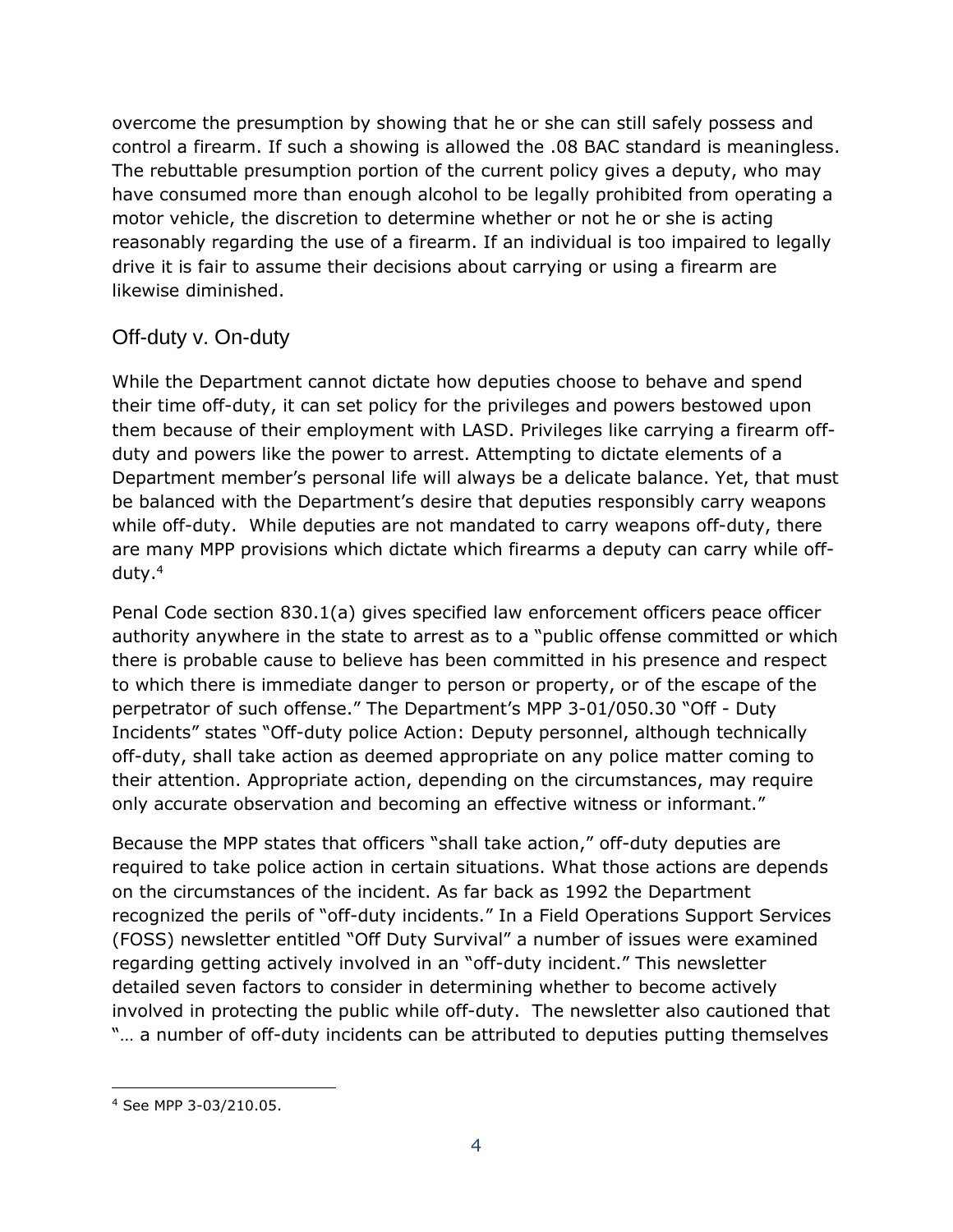in the wrong place and the wrong time" while "other off-duty incidents are due to the impaired judgement caused by alcohol intoxication."<sup>5</sup>

If the purpose of carrying a weapon off-duty is to have the option to become "actively involved in an off-duty incident," then the deputy should make the decision not to drink while carrying a weapon. How effective would an intoxicated deputy be in such a situation? If a deputy wants to consume alcohol, he or she should not carry a firearm. A lower BAC standard does not prevent deputies from drinking while off-duty. It prevents them from carrying a weapon and potentially making dangerous and costly errors in judgment due to alcohol consumption.

# <span id="page-6-0"></span>LASD Case Studies

A PRMS search revealed 67 cases in the last eight years with violations of "Safety of Firearms" policy where alcohol was involved. A PRMS search using key words "alcohol" and "firearms" revealed an additional 14 cases that were technically violations of Safety of Firearms policy but charged under different MPP sections. That amounts to 81 cases involving alcohol and firearms violations. These cases vary in their factual scenario, but in all cases a deputy was under the influence with a firearm accessible. Below are brief synopses of some of the more egregious cases.

## <span id="page-6-1"></span>Case One

In October of 2015, a group of 23 off-duty LASD personnel went camping. The campers brought a variety of firearms and participated in target practice. The deputy in question brought a shotgun and a Smith and Wesson M&P 9mm handgun. After firing what he thought was the last round from the handgun, the slide locked to the rear. The deputy thought the gun was no longer loaded. He placed the gun on a table. He proceeded to eat dinner and socialize. Most of the campers drank alcoholic beverages. He consumed around 9 beers and three mixed drinks in a span of 7 to 8 hours. Sometime between 1:00 a.m. and 2:00 a.m. he retrieved the handgun and began to clean it. At some point the firearm discharged and another deputy was struck in the right ankle area. This deputy received a 25 day suspension.

## <span id="page-6-2"></span>Case Two

On October 13, 2013, an off-duty deputy was the victim of "doorbell ditch" at the hands of neighborhood children. After the prank the deputy waited in his car for the

j <sup>5</sup> LASD Field Operations Support Services Newsletter December 2, 1992.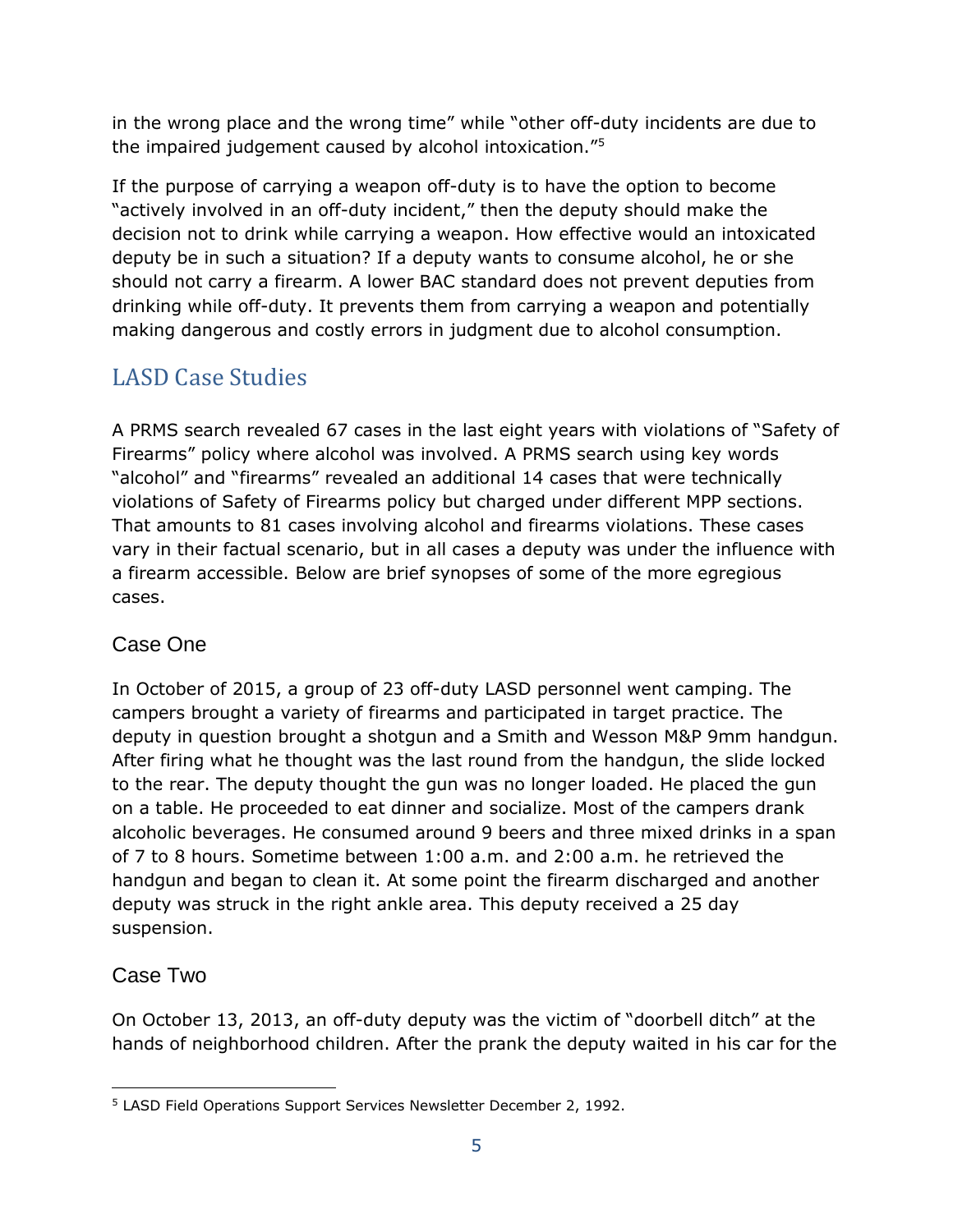children to return. When they did he confronted them and chased them away. Some of the older teenagers in the neighborhood stopped running and took combative stances towards him. The deputy drew a firearm and fired a warning shot in the air. The kids ran. He located one of the children, detained him, and called the Sheriff's Department. When deputies arrived they saw the deputy with a beer in his hand. Inside his vehicle they found his department issued firearm and several open alcoholic beverage containers. The deputy retired after the incident and the case was inactivated.

#### <span id="page-7-0"></span>Case Three

In December, 2010, an off-duty deputy was at home watching television and drinking wine. He heard a banging on the door. He went to the door to ask who was there. He was armed with a revolver. He cocked the weapon and exited his residence but he did not see anyone. As he was turning around he attempted to de-cock the weapon and accidentally discharged one round from the weapon into the ground. He told his supervisors that while he was waiting for Internal Affairs investigators to arrive he drank three to four more glasses of wine. This case was deemed unresolved.

#### <span id="page-7-1"></span>Case Four

In May, 2016, an off-duty deputy drove an LASD vehicle to the 2016 Peace Officer's Memorial in Sacramento. At 1:00 a.m. the deputy left a bar in downtown Sacramento. While intoxicated he entered a car belonging to persons unknown to him. Upon entering the car he stated to the person in the driver's seat: "Drive, I ain't fucking around. I've gotta go." The owner of the car noticed that the deputy had a gun in his hand. An altercation occurred when the deputy would not exit the car. Witnesses stated that during the struggle the deputy was trying to pull the trigger of the gun but could not. During the struggle the owner of the car was able to disarm him. The deputy then ran off and passed out in the bushes. The deputy was discharged.

#### <span id="page-7-2"></span>Case Five

On May 25, 2013, at 2:00 a.m., Downey Police Department officers were dispatched in response to a possible driving under the influence incident. The suspect, who had fallen asleep while driving his vehicle, was reported to be stopped in the middle of the roadway. When Downey Police arrived they found the car had collided with a utility pole. The engine was still running and the suspect, a deputy sheriff, was sitting in the driver's seat. He was asleep and non-responsive with his foot on the brake pedal and the transmission in drive. The vehicle's doors were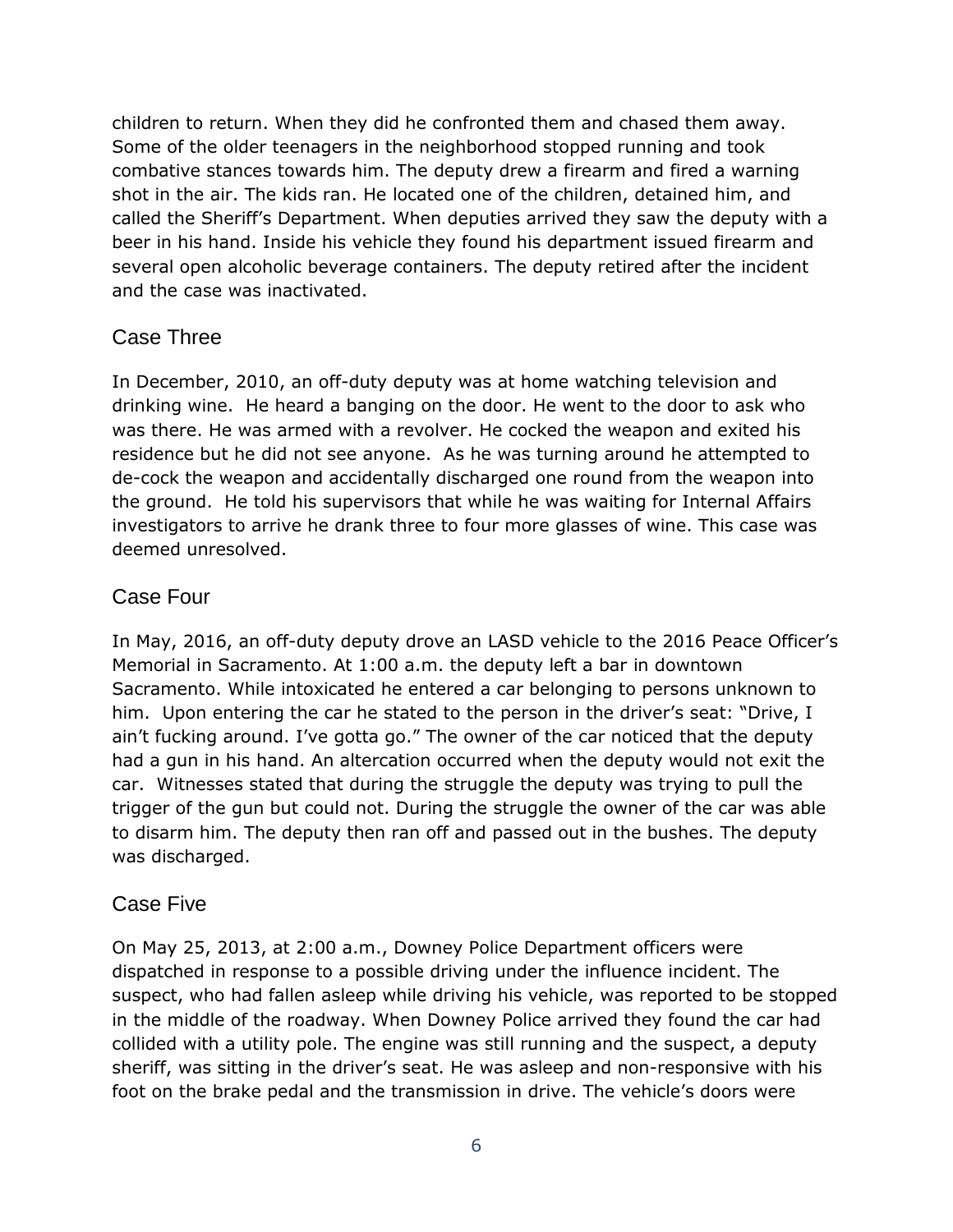locked but the officer could see a handgun protruding from the front pocket of the deputy's pants. For approximately one hour officers made announcement over the public address system. They were reluctant to approach the non-responsive deputy for fear of startling him and causing an officer involved shooting. LASD deputies from a nearby station arrived and formed a tactical plan to remove him from the car. Using a spare key, deputies entered the vehicle and disarmed him. He was taken to the hospital where he provided a PAS breath sample which was analyzed at .281%. The suspect deputy was discharged.

#### <span id="page-8-0"></span>Case Six

On March 2, 2012, at approximately 10:45 p.m. an off-duty deputy arrived at a nightclub in downtown Los Angeles. He parked his car near the club and locked his weapon in the glove box. He stayed at the club for three to four hours, drinking a variety of alcoholic beverages. He later admitted he was extremely intoxicated when he left at approximately 2:00 a.m. to 3:00 a.m. When he got home he reported his firearm stolen. In that report, he told investigators that he drove home from the location at 3:00 a.m. He later changed his story stating he said he could not remember anything until 8:00 a.m. when he awoke in his car at the club's location. The doorman at the Club told investigators he had seen the deputy sitting alongside a building with three men around him. He thought a fight was going to start so he approached the deputy who appeared to be intoxicated with vomit nearby. Because he believed the deputy could not take care of himself he intervened and the other men left. As he tried to help the deputy back to the car, he noticed the driver's side door of the deputy's vehicle was open, the key was in the ignition and the engine was running. As he placed the deputy in the back seat he saw (and took possession of) the deputy's weapon and identification card. He left the keys in the car and when he later came out to check on the deputy both the deputy and the car were gone. The deputy had a prior DUI and had been counselled regarding his drinking. The deputy's unit commander testified at his civil service hearing that during briefing sessions he has told deputies that their weapons should never be with them if they drink irresponsibly. The deputy was terminated.

## <span id="page-8-1"></span>Incidents of Firearm and Alcohol Use Nationwide

#### <span id="page-8-2"></span>Ohio Police Officer

In 2017, an intoxicated off-duty officer in Ohio dropped her gun in a movie theatre. The theatre had to be evacuated. The officer was prosecuted and pleaded no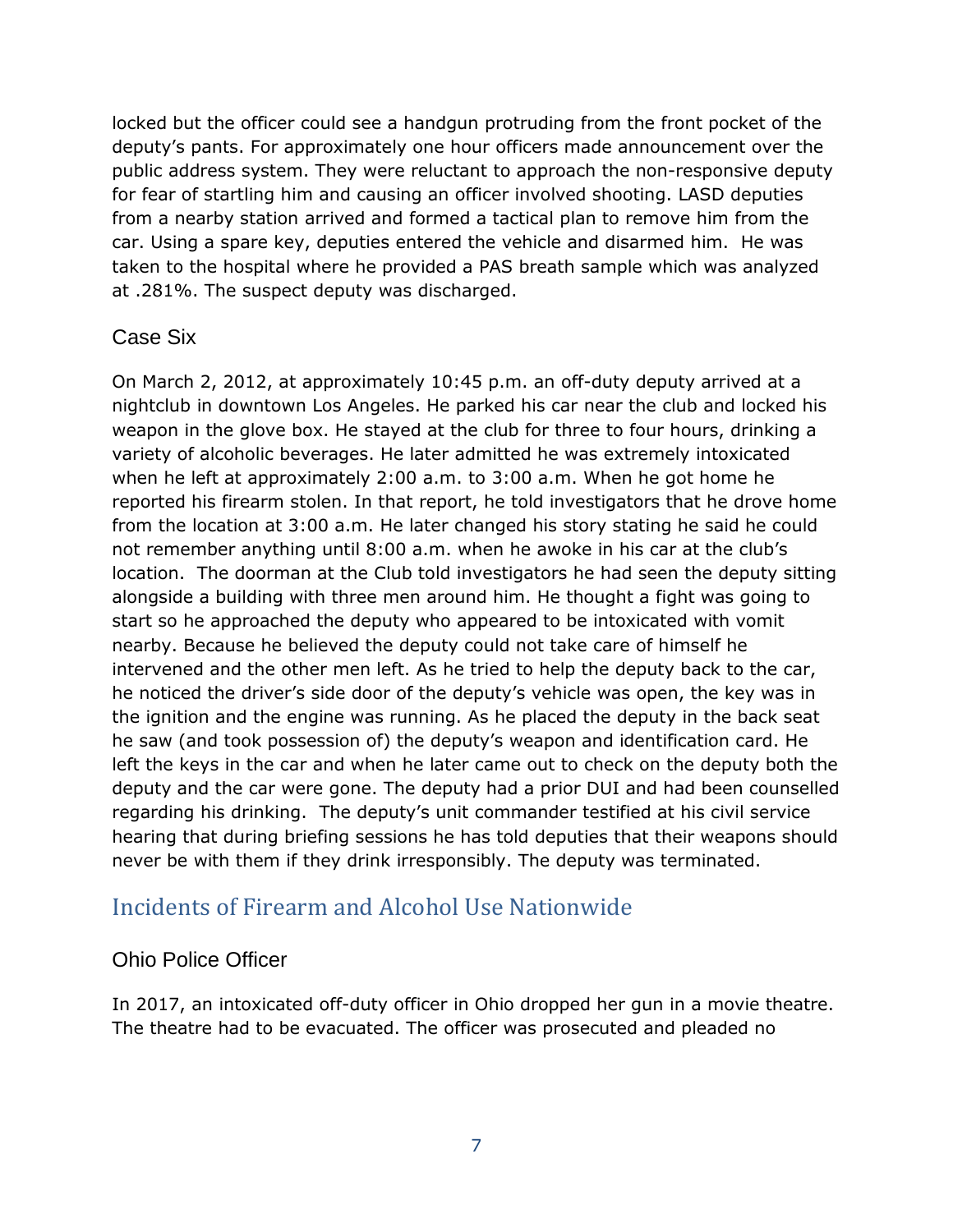contest to using a weapon while intoxicated and inducing panic. She was sentenced to five days in jail and 55 days house arrest.<sup>6</sup>

#### <span id="page-9-0"></span>Newark Police Officer

In 2016, an off-duty New Jersey police officer was involved in a fight at a bar after a night of drinking. The incident ended with the officer shooting and killing a patron of the bar.<sup>7</sup>

#### <span id="page-9-1"></span>Baltimore Police Officer

In 2010, in Baltimore, an off-duty officer left a bar at 1:30 a.m. and saw what he mistakenly thought was a man attacking a woman. He shot an unarmed Marine veteran 12 times resulting in a voluntary manslaughter conviction charge against the off-duty officer.<sup>8</sup>

#### <span id="page-9-2"></span>New York City Police Officer

j

In 2006, an off-duty NYPD officer drew his sidearm to fend off a perceived attacker. The officer was intoxicated. Other officers responded to a man with a gun call and eventually shot and killed the armed and intoxicated off-duty officer after ordering him to drop his weapon.<sup>9</sup>

## <span id="page-9-3"></span>Other Law Enforcement Agency's Policies on Alcohol and Firearms

Many law enforcement agencies around the country have specific and restrictive policies regarding consuming alcohol while possessing a firearm. Some have zero tolerance policies. Law enforcement agencies across the country have examined the problem of off-duty officers carrying weapons while drinking and concluded that low BAC standards are appropriate to combat the problems that arise in these situations. Discussed below are six examples of stringent and creative policies enacted to prevent the inevitable tragedies that occur when law enforcement officers consume alcohol while armed with firearms.

<sup>6</sup> Associated Press, Off-duty Officer Who Dropped Gun in Movie Theater Gets Jail Time, May 15, 2017.

<sup>7</sup> Patch NJ.Com, Friends of Man Killed by Off-duty Cop: Why Did Officer Bring His Gun Into a Bar?, May 13, 2016.

<sup>&</sup>lt;sup>8</sup> The Baltimore Sun, Fatal Shooting Raises Questions About Off-duty Officers Carrying Weapons While Drinking, June 5, 2010.

<sup>9</sup> The New York Times, In Police Rules, Weapons and Drinking Should Not Mix, January 30, 2006.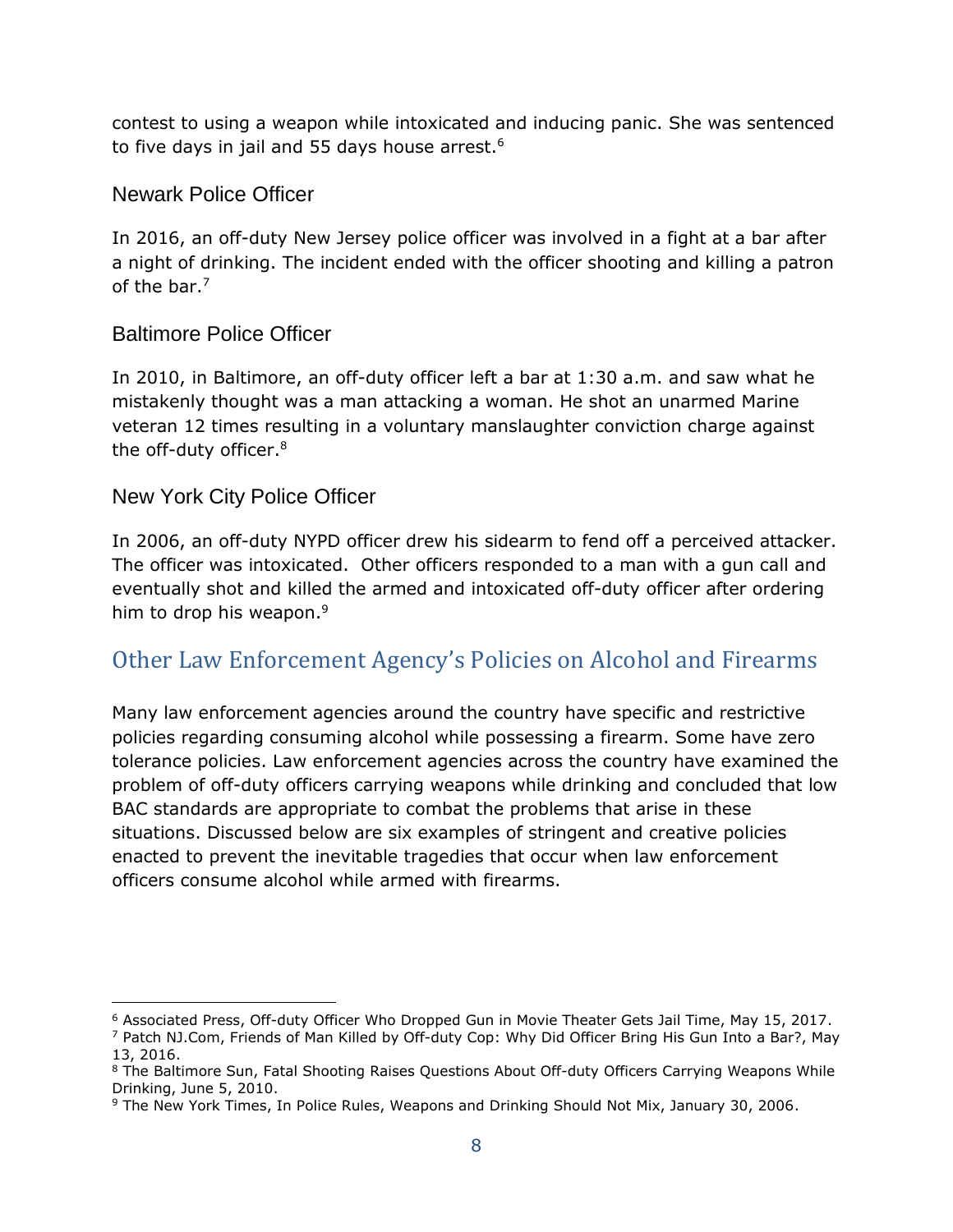#### <span id="page-10-0"></span>Albuquerque Police Department

The Albuquerque Police Department has a zero tolerance policy for drinking while armed. General Order 1-1 (J)(5) states "Personnel will not use intoxicating beverages while off-duty if carrying a firearm." There is no rebuttable presumption. There are no words subject to interpretation. Comparing section 5 with section 4 illustrates the rigid zero tolerance as section 4 states: "Personnel will not use intoxicating beverages while off-duty *if* such use renders them unable to report for their next scheduled tour of duty or *if* the use would bring discredit to the department (emphasis added)."

### <span id="page-10-1"></span>San Francisco Police Department

The San Francisco Police Department General Order on Alcohol Consumption by Members states: "A member, while armed and carrying a weapon, shall not consume alcoholic beverages or be impaired." The General Order defines impairment as: "Consumption of alcohol that results in either: (a) The member's mental and/or physical state of being is altered so that he or she is impaired in a way that diminishes the member's ability to perform the duties of a sworn officer, or non-sworn employee, as prescribed by Department policies and procedures, or (b) The member under investigation has tested .015 or higher blood alcohol level."

#### <span id="page-10-2"></span>Minneapolis Police Department

The Minneapolis Police Department's Professional Code of Conduct states: "Off-duty employees shall not carry any firearms or ammunition while under the influence of alcohol or any controlled substance. . . A reading of .02 blood/alcohol concentration is considered under the influence of alcohol."

#### <span id="page-10-3"></span>Philadelphia Police Department

The Philadelphia Police Department Directive 6.5-15 deals with officer intoxication. When an officer is on-duty or has taken some official police action while off-duty and is suspected of being intoxicated, certain guidelines will be followed. The guidelines include protocol as to testing procedures and delegation of responsibility for investigation.

The Directive goes on to state "[i]f a breathalyzer examination reveals that a member on-duty, reporting on or off-duty [sic] has any blood alcohol content (BAC) level, or a member off-duty, who has taken some official police action, has imbibed a sufficient amount of alcohol such that the member is rendered impaired or incapable of safely taking police action …" further actions are mandated. For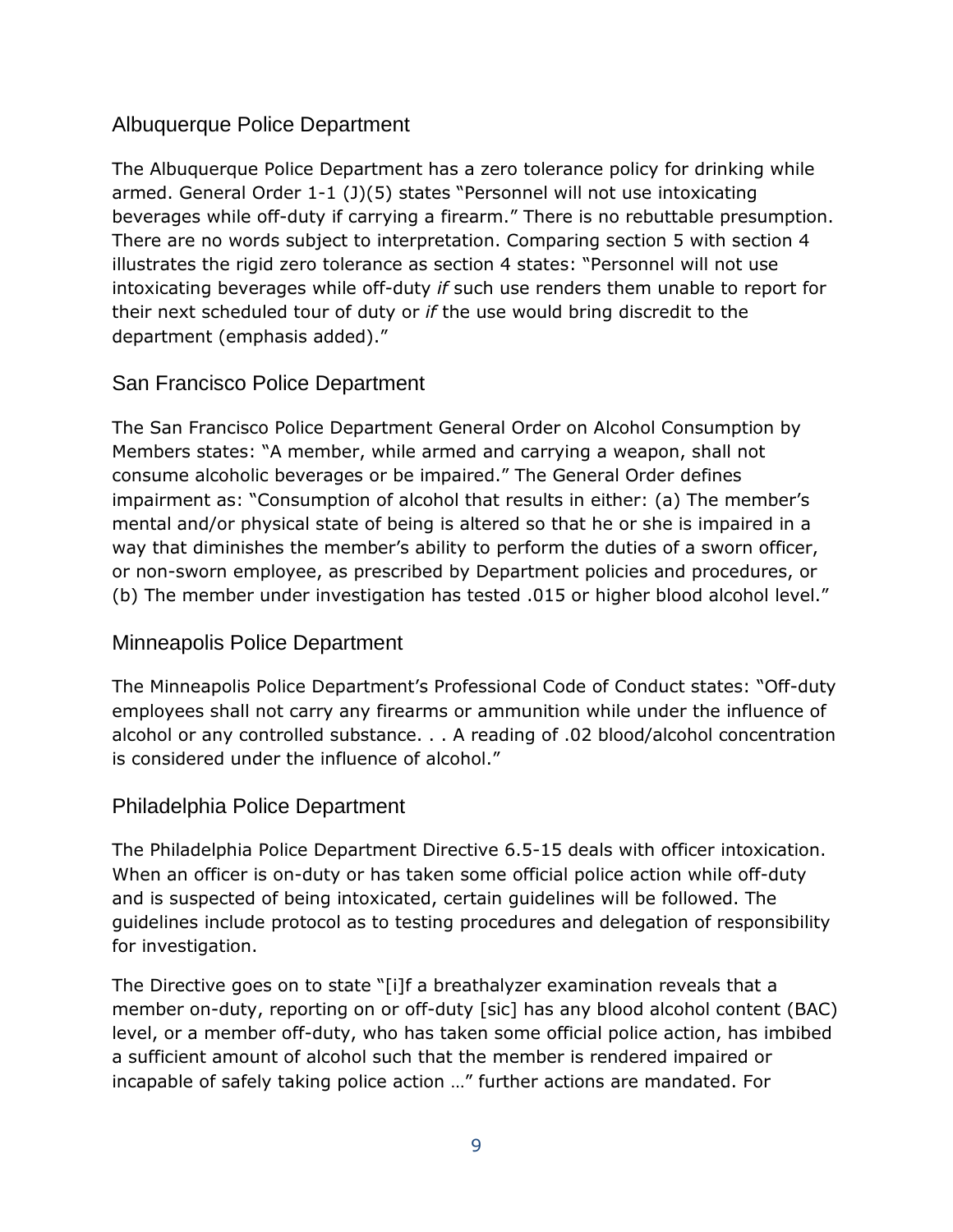purposes of this section "impaired or incapable of safely taking police action" shall be inferred after a member had imbibed a sufficient amount of alcohol such that the alcohol concentration in the member's breath is .04% or greater within two hours after the member has taken official police action. The phrase "official police action" is not defined in the policy. Presumably, it would include such actions as making arrests and protecting the public. Both of which could involve using a firearm.

#### <span id="page-11-0"></span>Cincinnati Police Department

Cincinnati Police Department (CPD) Policy section 15.110 states that substance abuse by an off-duty member acting in the capacity of or with the authority as a police officer is subject to testing. A completed breath test result of .04 BAC to .079 BAC will be considered a positive result and trigger further investigation. A result of .08 or higher will result in the officer being relieved of their badge and firearm. The phrase "acting in the capacity of or with the authority as a police officer" presumably means such actions as making arrests and protecting the public. Both of which could involve using a firearm.

CPD Policy Section 12.025 (G) addresses carrying a firearm off-duty. Subsection (1) of the policy states carrying a firearm is optional. Subsection (4) of the policy states Ohio Revised Code (ORC) 2923.15 prohibits carrying firearms while under the influence of alcohol or any drug of abuse. Law enforcement officers are not exempt from the prohibition.<sup>10</sup>

Subsection (5) of the Policy states that ORC Section 2923.12.1, illegal possession of a firearm in Liquor Permit Premises, applies to off-duty officers unless they are acting in the scope of their duties as a police officer.<sup>11</sup>

<sup>11</sup> Ohio revised code section 2923.121 Illegal possession of a firearm in liquor permit premises.

**(A)** No person shall possess a firearm in any room in which any person is consuming beer or intoxicating liquor in a premises for which a D permit has been issued under Chapter 4303 of the Revised Code or in an open air arena for which a permit of that nature has been issued.

j <sup>10</sup> Ohio Revised code Section 2923.15 - Using Weapons while intoxicated

**<sup>(</sup>A)** No person, while under the influence of alcohol or any drug of abuse, shall carry or use any firearm or dangerous ordnance.

**<sup>(</sup>B)** Whoever violates this section is guilty of using weapons while intoxicated, a misdemeanor of the first degree.

<sup>1974</sup> Committee Comment to H 511: This section enacts a new prohibition against carrying or using any firearm or dangerous ordnance while intoxicated. The rationale for the offense is that carrying or using firearms without having complete control of one's faculties presents a danger as great as driving while intoxicated. . . There is no exception to the prohibition - law enforcement officers must all be sober at the time they carry or use firearms.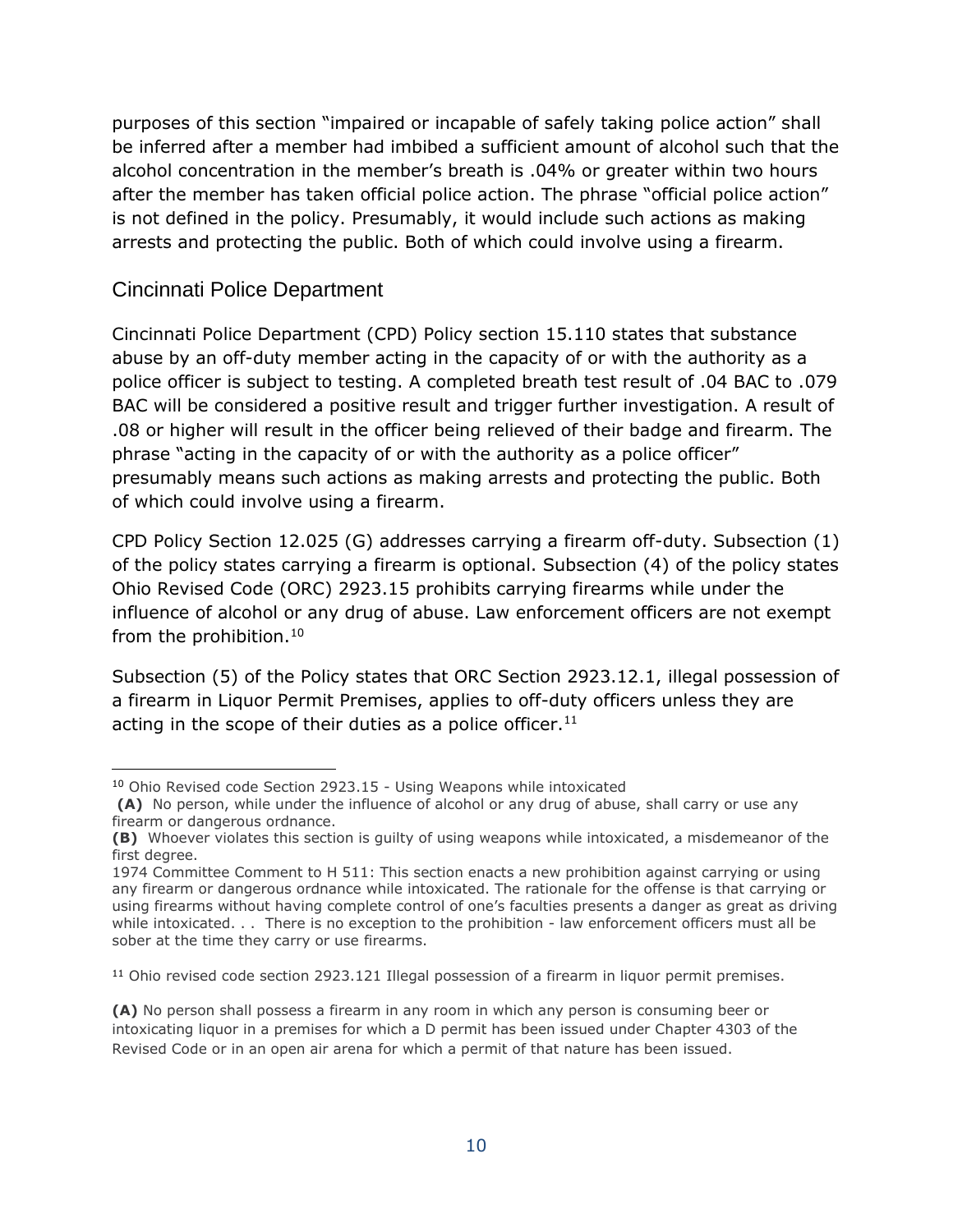#### <span id="page-12-0"></span>New York City Police Department

The New York Police Department Order 52 mandates alcohol testing for every police officer involved in an on or off-duty firearms discharge which results in injury to or death of a person. The Order sets a threshold of .08 BAC for further proceedings to take place. This order was challenged in Court by the Patrolmen's Benevolent Association of the City of New York, Inc. The order survived court scrutiny. While NYPD has a .08 BAC level, it also mandates testing for every on or off-duty firearm discharge where injury or death results.

# <span id="page-12-1"></span>**Conclusion**

The goal of the Safety of Firearms provision of the MPP should be to provide clear policy that deputies are not to carry their firearms while consuming alcohol or planning to consume alcohol. The current .08 BAC standard tells deputies that consuming some alcoholic beverages while armed is within policy. The policy should clearly state the Department's intention that deputies are not to drink while armed. The current Safety of Firearms policy attempts to address the issue. However, the Office of the Inspector General is concerned with the language of the current policy both because the .08 limitation is not stringent enough and because a deputy is able to challenge the presumption that he or she is impaired. Below are several recommendations which, if enacted, could advance the Safety of Firearms policy and prevent dangerous and potentially tragic incidents.

# <span id="page-12-2"></span>OIG Recommendations

j

## **Recommendation No. 1: Blood alcohol content standard in Safety of Firearms Policy should be .02**

The standard of .08 blood alcohol content (BAC) level stated in the current Safety of Firearms policy is too high. While the OIG commends the Department for having a written policy on this issue with a specified BAC standard (many law enforcements agencies do not) the policy would be more effective with a BAC limit of .02. The .02 BAC level standard is low enough that there should be no doubts about what is within policy yet is not a zero tolerance policy. Further, a BAC level of .02 is consistent with other LASD policies "defining under the influence." Inconsistent policies cause confusion. By directing deputies not to consume enough alcohol to rise to a .02 BAC while armed, the department gives deputies a simple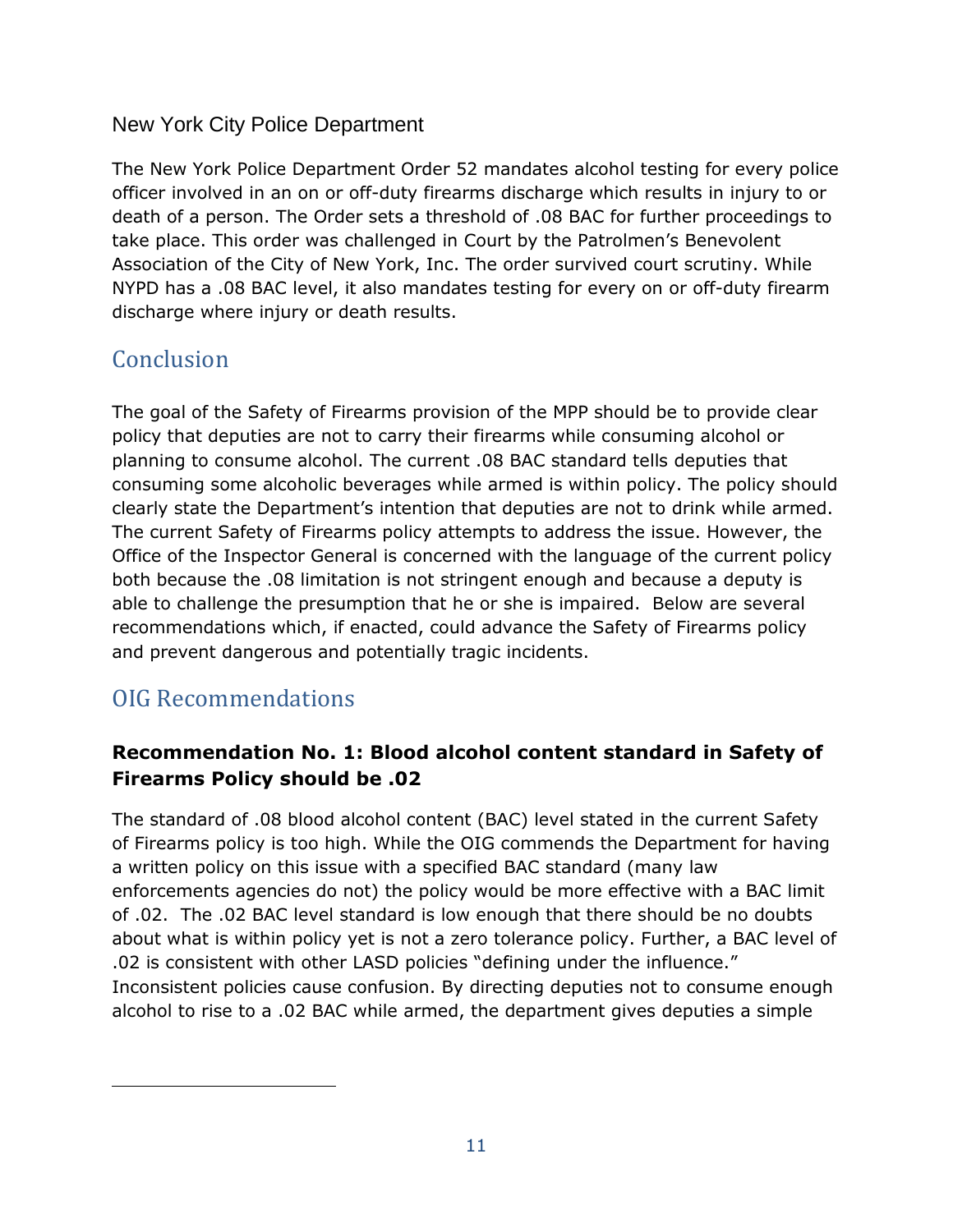standard to apply rather than a complex one, and ensures the decision will be made while sober.

#### **Recommendation No. 2: Policy should include prohibition of carrying firearms while consuming alcohol in establishments that serve alcohol**

A policy similar to the above referenced Cincinnati Police Department's prohibition against police officers drinking in bars while armed should be added to the Safety of Firearms Policy.

### **Recommendation No. 3: The rebuttable presumption language of the policy should be removed**

The rebuttable presumption language in the policy undermines the intent of the policy and has the possibility of creating confusion in interpreting the policy. As stated above the Safety of Firearms policy has a presumption that if the BAC level is over .08, it is presumed that the deputy is unable to exercise reasonable control over the firearm. That .08 presumption can be rebutted if "the employee acted reasonably and without negligence." This section of the policy should be amended. Any unusual circumstances can be dealt with using the range of discipline or specific exceptions. Instead, the .02 standard would instruct deputies not to consume significant amounts of alcohol while armed, making the issue of whether they acted "reasonably" or "without negligence" irrelevant.

#### **Recommendation No. 4: Policy should include Emergency Exception**

There should be an "emergency exception" to the Policy which allows a deputy who has been consuming alcohol to arm him or herself in emergency situations which require quick action to protect human life. However, past administrative cases show this is a rare occurrence.

## **Recommendation No. 5: Add language similar to MPP 3-01/090.10 Operations of Vehicles**

MPP section 3-01/090.10 states that "… if member has an odor of alcoholic beverage or there is a reasonable suspicion to believe member is under the influence of alcohol the unit commander or higher shall order test of the member. If the member refuses a direct order to be tested the member shall be subject to discipline." This language should be added to the MPP section Safety of Firearms.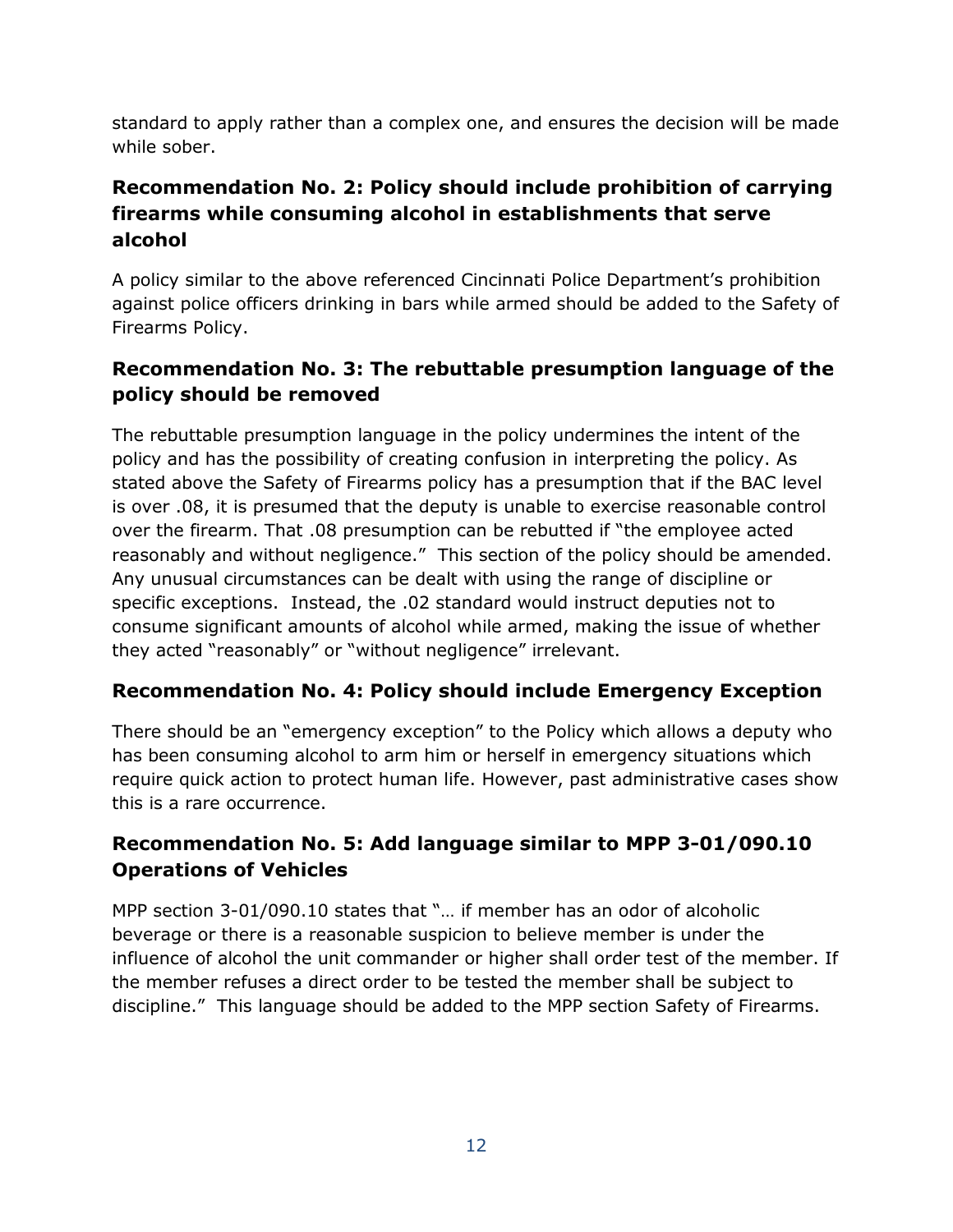### **Recommendation No. 6: Create a policy mandating alcohol testing for all off-duty accidental discharges**

There have been instances where deputies have had accidental discharges of their firearms while off-duty either at home or in social settings. Because there is no policy requiring alcohol testing in accidental discharge scenarios, we are left to wonder if alcohol was a factor. We recommend the Department create a policy that requires unit commanders to order the deputy submit to an alcohol test in all offduty accidental discharges.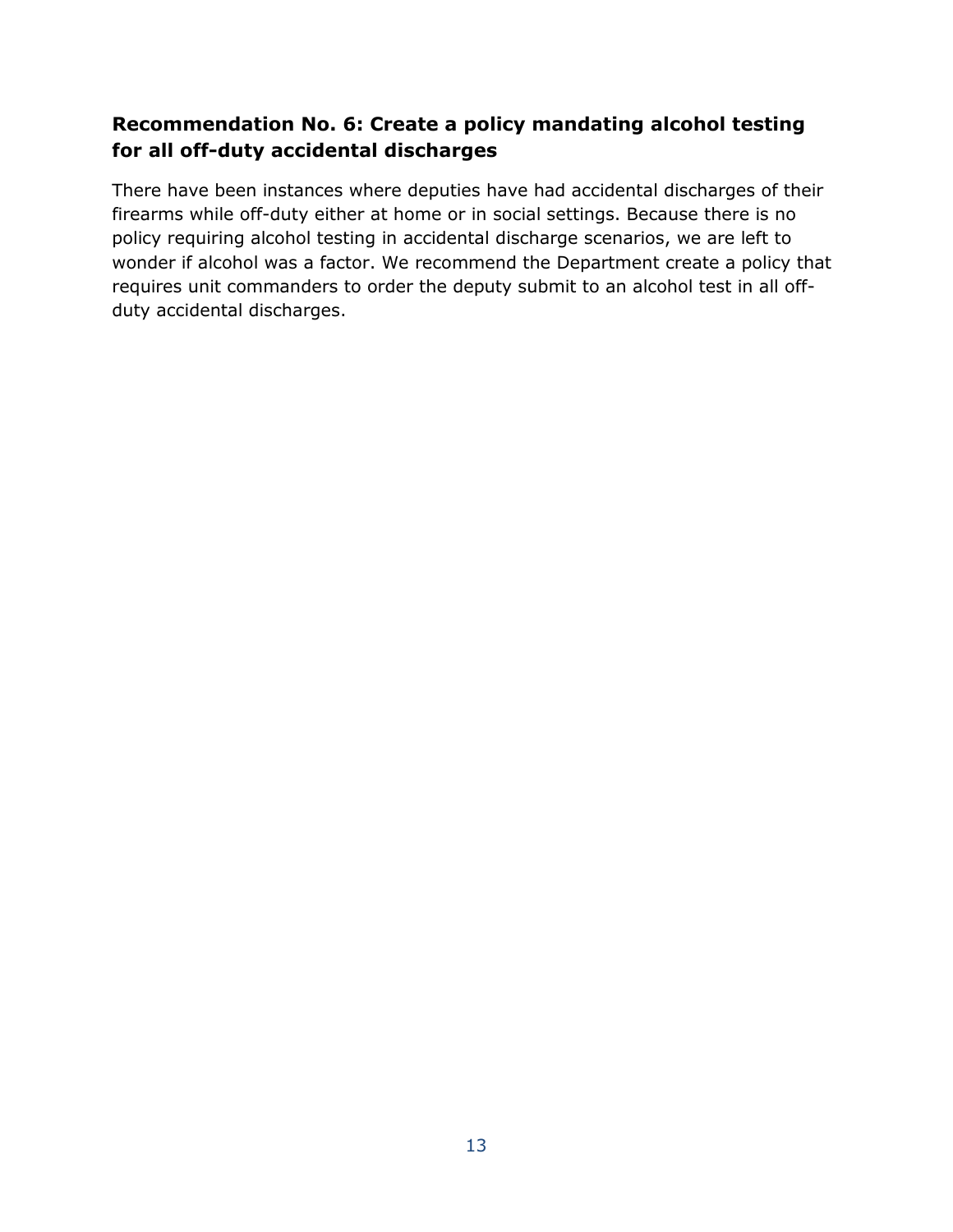#### ATTACHMENT 1

Proposed revisions by the Los Angeles County Sheriff's Department to the Safety of Firearms Policy

Dated 11/26/18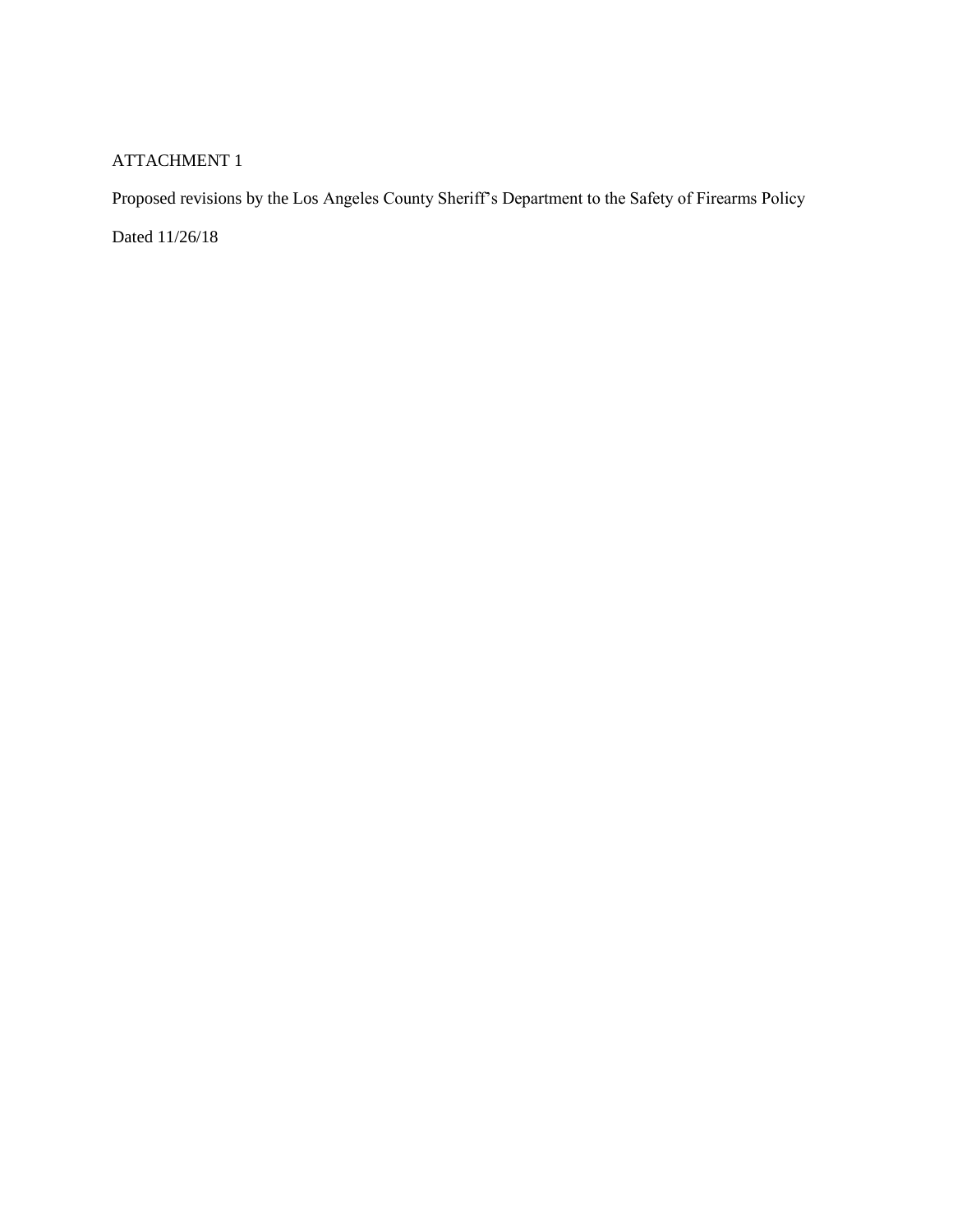#### **3-01/025.45 SAFETY OF FIREARMS**

Sworn employees and Security Officers assume a significant responsibility in protecting and serving the public. As a result, they enjoy a considerable level of public trust. Consequently, high standards are placed upon their conduct. These high standards extend to both on and off-duty conduct. This is particularly applicable when the off-duty conduct involves the consumption of alcohol. In order to remain beneficiaries of the public trust, we must balance the rights of our sworn employees with the responsibility to maintain the highest standards of professional and personal conduct.

Whether on or off-duty, Sworn employees and Security Officers shall not carry, handle, or have a readily accessible firearm in their immediate presence while under the influence of alcohol. carrying or handling any firearm while on or off-duty shall not consume any intoxicating substance to the point where the employee is unable to or does not exercise reasonable care and/or control of the firearm. Employees will be considered under the influence of alcohol if they have a blood alcohol content of .02% or higher in their system. If a member has the odor of an alcoholic beverage on their breath or there is reasonable suspicion to believe the member is under the influence of alcohol, the unit commander or higher shall order a test of the member. If a member refuses a direct order to be tested, the member shall be subject to discipline for violating section 3-01/030.10, Obedience to Laws, Regulations, and Orders.

NOTE: For purposes of this section, intoxicating substance shall include alcoholic beverages, medication (both prescription and over-the-counter), and/or controlled substances. Firearms properly secured in the trunk of a vehicle or a locked compartment within a vehicle are not considered readily accessible.

It is not a violation of this section if the sworn employee or security officer is inside his or her own residence unless there is evidence of negligence. A violation of this section shall be determined upon the totality of the circumstances. It shall be presumed that an employee who has a 0.08 percent or more by weight of alcohol in his or her blood is unable to exercise reasonable care and/or control of a firearm. However, the fact that the employee acted reasonably and without negligence may rebut the presumption.

#### **Revised 08/09/10**

**Revised 11/26/18**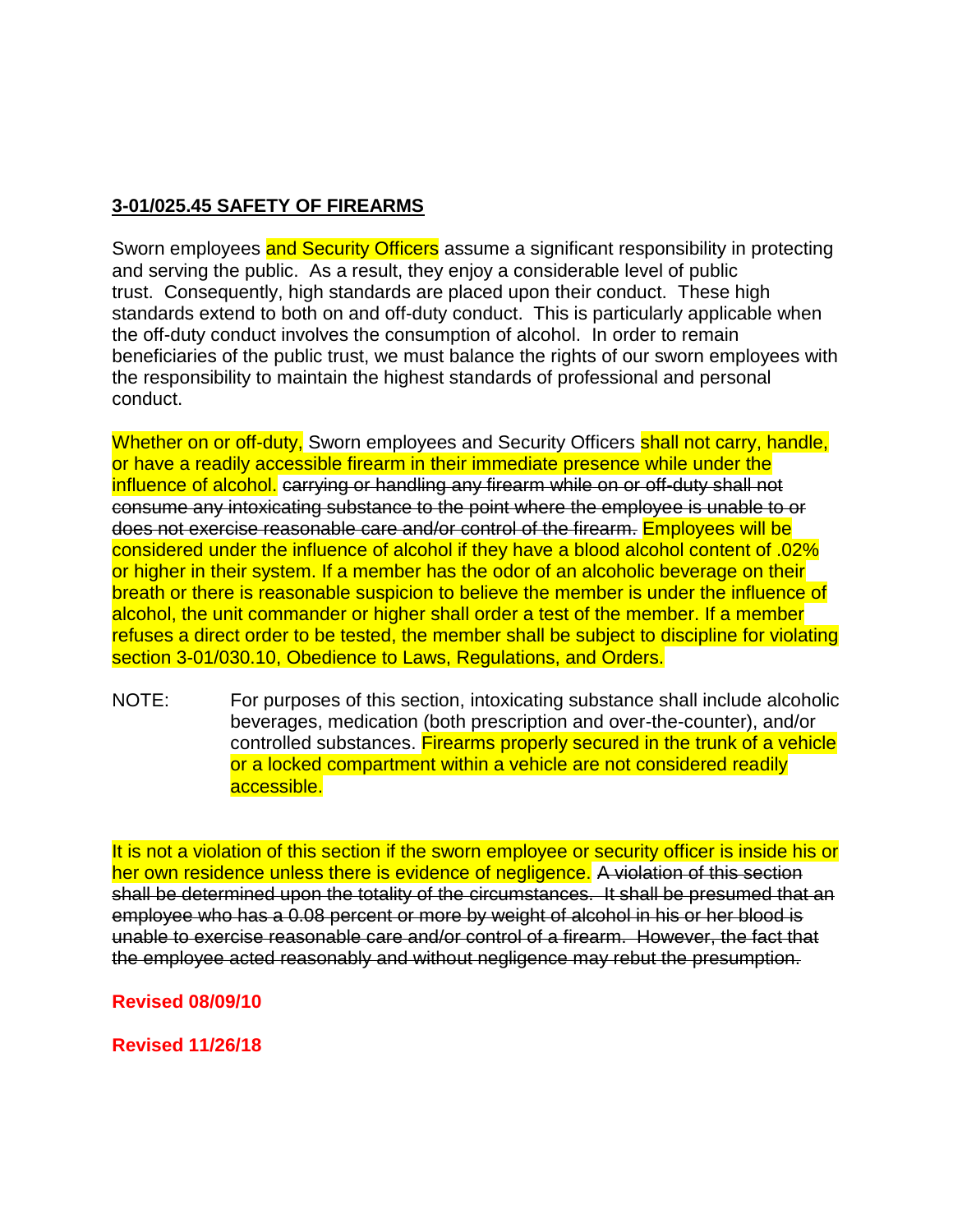#### ATTACHMENT 2

Letter to the Inspector from Los Angeles County Sheriff Alex Villanueva dated April 12, 2019